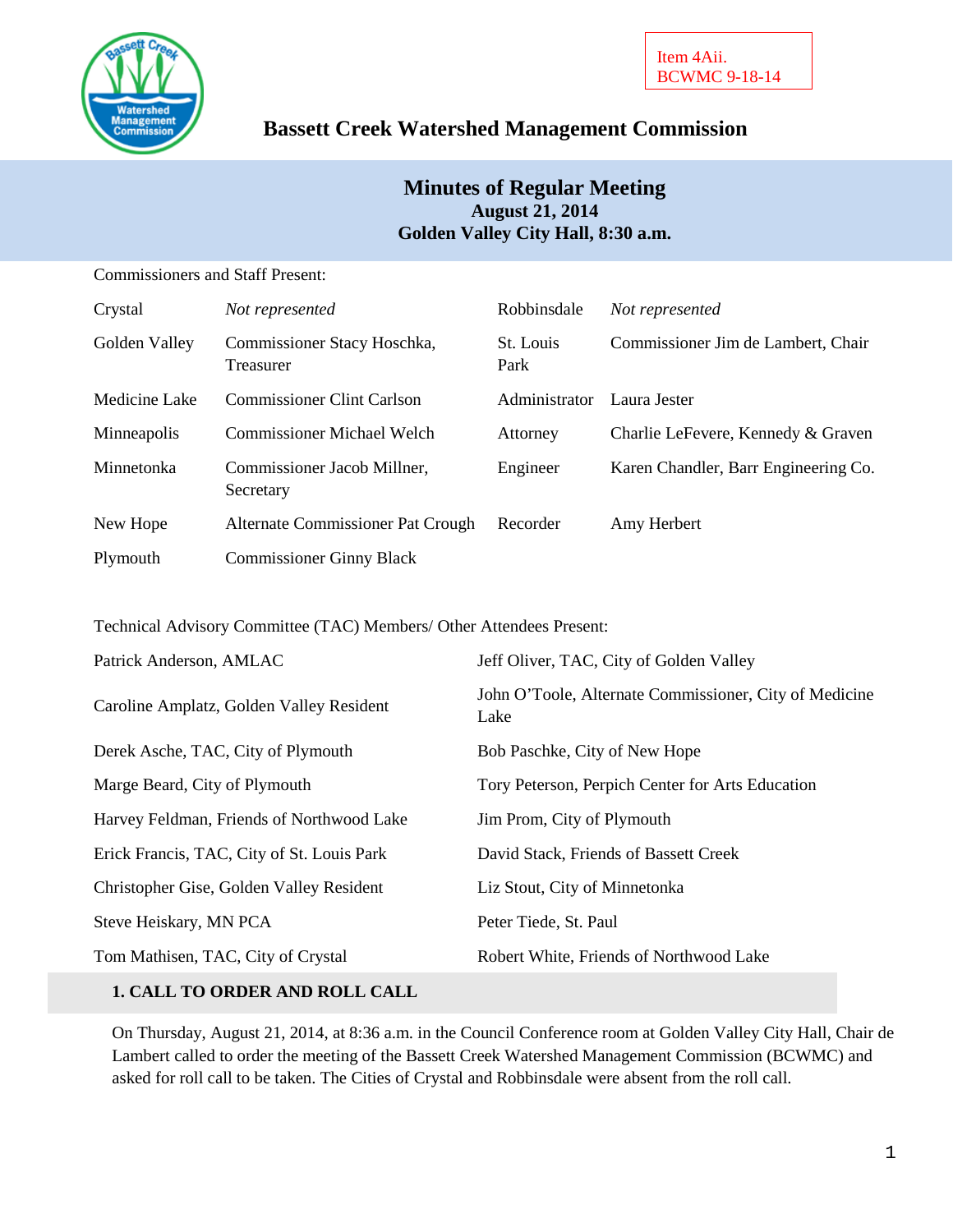#### **2. CITIZEN FORUM ON NON-AGENDA ITEMS**

Tory Peterson of the Perpich Center for Arts Education introduced himself, described the school and its location in Golden Valley and in the watershed. He explained that the theme for his students this year is "water." Mr. Peterson explained his students would be working on 3 design concepts regarding water and that he would also like his students to learn about the watershed, community, and government. Administrator Jester and Commission Hoschka volunteered to connect with Mr. Peterson.

Minneapolis resident David Stack asked if the Commission has a policy on kayaking on Bassett Creek and if not, he requested that the Commission create one. There was a brief discussion on the Commission's current 2014 Watershed Management Plan process, discussion within that process about recreational policies, and how kayaking considerations mean consideration in design of creek projects with regard to things like cross vanes. Administrator Jester said that she would follow up with Mr. Stack about opportunities within the plan process for discussion of such policies.

Patrick Anderson, President of the Association of Medicine Lake Area Residents (AMLAC), announced that AMLAC is holding its annual Medicine Lake "Walk About;" a community and education event at Medicine Lake on September 13 from 11 a.m. to 2 p.m. He said it is a walk on the path around the lake between East and West Medicine Lake Parks, with educational displays, food, and events.

### **3. AGENDA**

Commissioner Black moved to approve the agenda. Commissioner Welch seconded the motion. Upon a vote, the motion carried 7-0 [Cities of Crystal and Robbinsdale absent from vote].

### **4. CONSENT AGENDA**

Commissioner Welch requested the removal of items 4Cii – Barr Engineering Invoice, and 4D – Approval of TruStone Financial Building Project in Golden Valley. Chair de Lambert said that the invoice would be added to the agenda before item 5A and the TruStone item would be added to the agenda after 5A. Chair de Lambert requested that item 5C – Final Approval of 2015 Operating Budget – be added to the Consent Agenda. Commissioner Black moved to approve the Consent Agenda as amended. Commissioner Welch seconded the motion. Upon a vote, the motion carried 7-0 [Cities of Crystal and Robbinsdale absent from vote].

[The following items were approved as part of the Consent Agenda: the July 17, 2014, Commission Meeting minutes, the monthly financial report, and the payment of the invoices (except for the invoice from Barr Engineering, Approval to set public hearing date for October Commission meeting to receive comments from cities on 2015 Main Stem Project, and Final approval of the 2015 Operating Budget.]

The general and construction account balances reported in the Financial Report prepared for the August 21, 2014, meeting are as follows:

| <b>Checking Account Balance</b>                  | \$651,686.13   |
|--------------------------------------------------|----------------|
| TOTAL GENERAL FUND BALANCE                       | \$651,686.13   |
| TOTAL CASH & INVESTMENTS ON-<br>HAND $(8/12/14)$ | \$3,064,158.09 |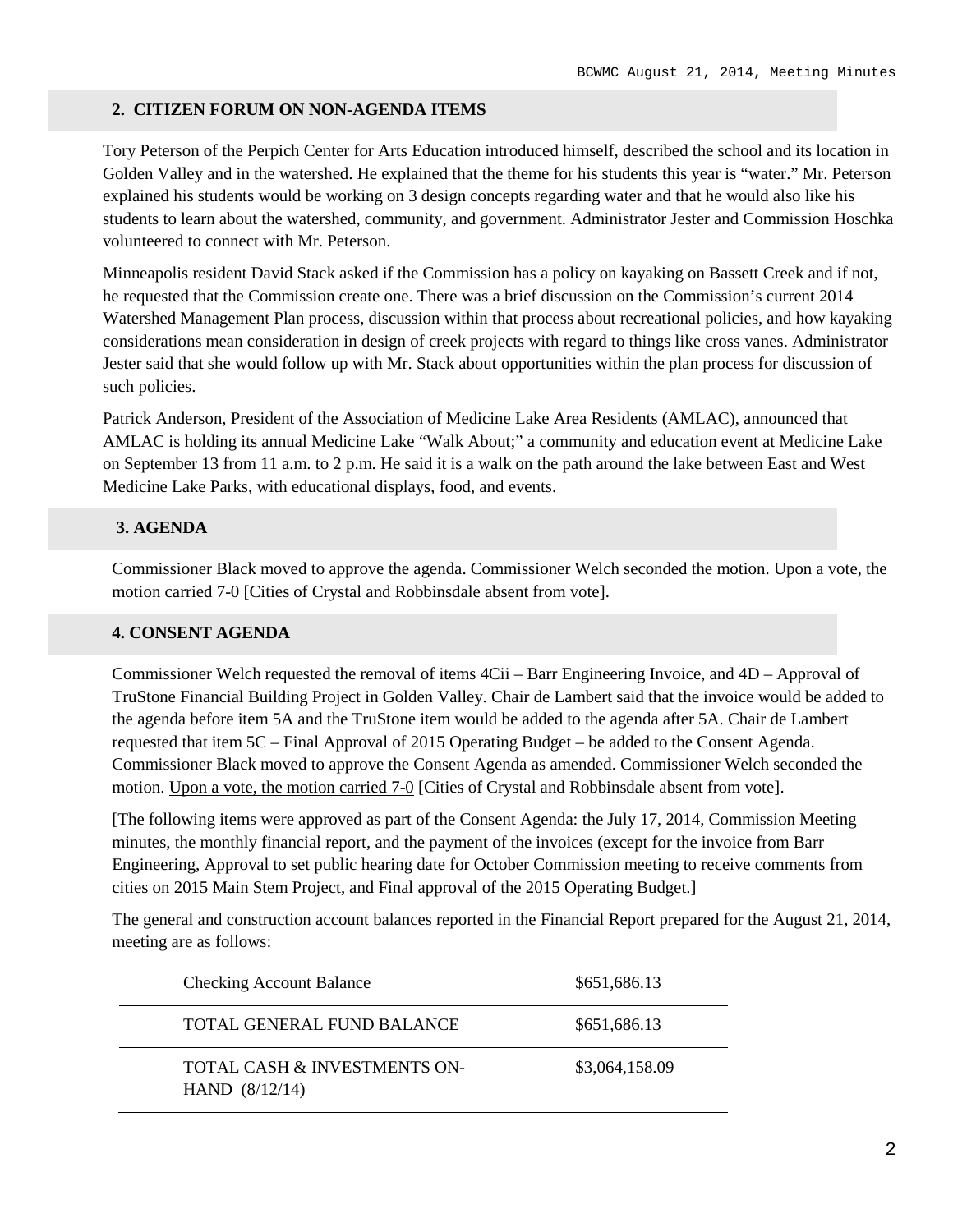| CIP Projects Levied – Budget Remaining    | $(\$2,861,732.83)$ |
|-------------------------------------------|--------------------|
| <b>Closed Projects Remaining Balance</b>  | \$202,425.26       |
| 2013 Anticipated Tax Levy Revenue         | \$8,756.59         |
| 2014 Anticipated Tax Levy Revenue         | \$428,419.50       |
| <b>Anticipated Closed Project Balance</b> | \$639,601.35       |

#### **5. BUSINESS**

#### **Barr Engineering Company Invoice for July 2014 Engineering Services**

Referring to the invoice from Barr Engineering, Commissioner Welch wondered how the Commission Engineer and the Administrator handled inquiries from individuals with various concerns in the watershed. He recognized the Commission needed to be responsive to residents but also wanted to be sensitive to consultants' time. There was a brief discussion. Administrator Jester suggested that she and Commissioner Welch talk about his concern outside the meeting and bring the issue back to the Commission at a future meeting, if needed. Commissioner Black mentioned that she thinks the Administrative Services Committee should be conducting an annual review on how the Commission is functioning, conducting business, and using staff resources.

#### **A. Receive Information and Updates on Blue-Green Algae**

Administrator Jester reported that the algae data from the most recent monitoring of Sweeney Lake showed no evidence of the blue green algae toxins but the message is still for people to use discernment.

Engineer Chandler reported that other agencies in the metro area weren't surprised to see the appearance of blue-green algae early in the season especially due to the amount of rain this area received in June and the subsequent runoff from the rain events.

Chair de Lambert noted that the Commission should be considering its role in this issue if any, especially in regard to the watershed management plan.

Administrator Jester introduced Steve Heiskary, a research scientist with the Minnesota Pollution Control Agency. Mr. Heiskary provided a PowerPoint presentation on algae and algal toxins in Minnesota. He gave an overview of algae, a brief history of algal toxins, shared some case studies, and described the findings from some Minnesota studies.

Mr. Heiskary noted that blue-green algae develop each summer. He said that this summer the MPCA has been seeing it in new places, so the MPCA has been getting contacted a lot about it. He listed the types of algae and explained that blue-greens are grouped as a phytoplankton but are actually bacteria that gain energy through photosynthesis. Mr. Heiskary described the conditions in which different algae thrive. He said that blue-green algae prosper in hot temperatures, abundant sun, calm winds, and in nutrient-rich waters that are low in silica and nitrogen.

Mr. Heiskary described the different toxins that can be produced by blue-green algae: Microcystin (of which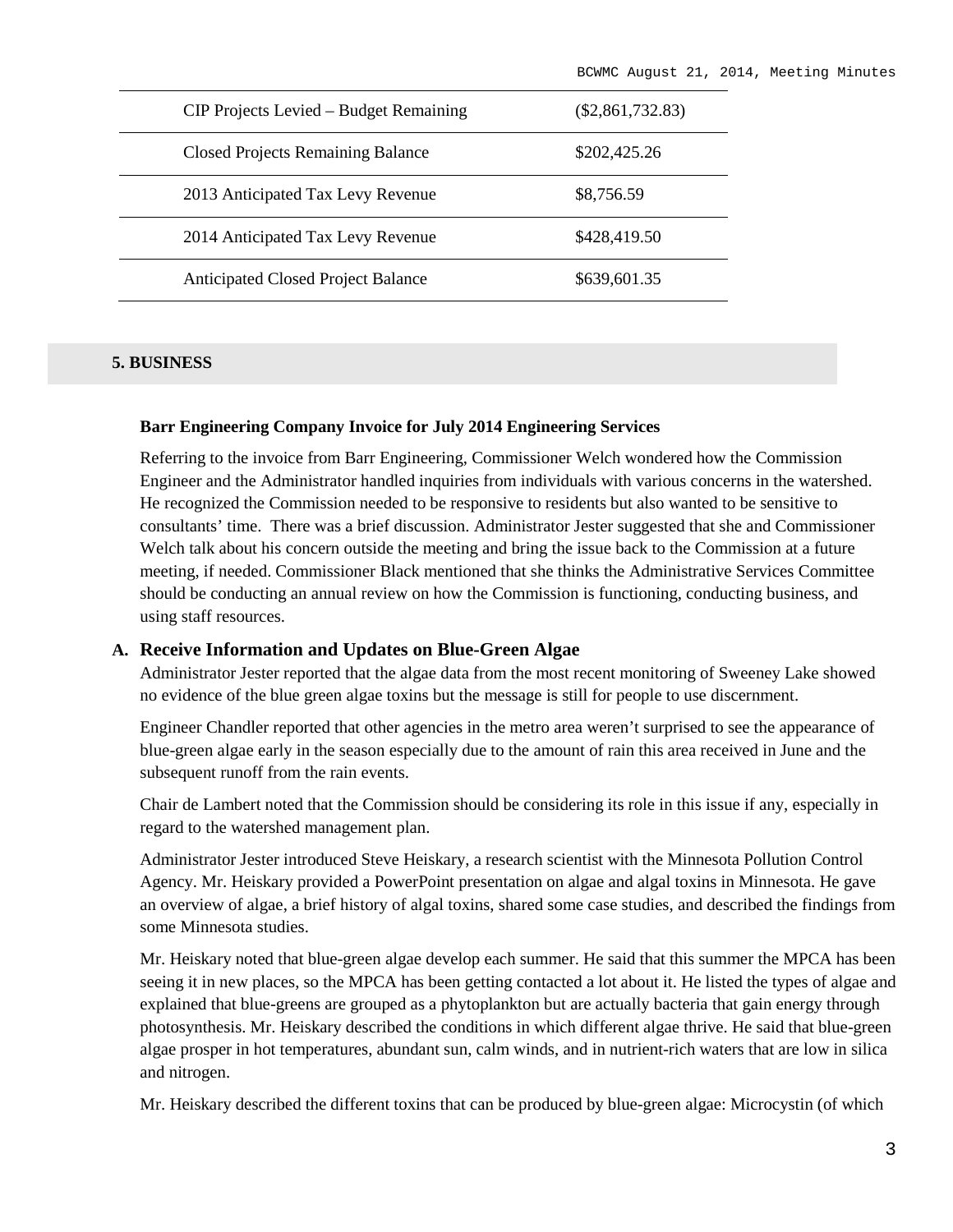there are 80 variants), saxitoxin, anatoxin-a, cylindrospermopsin, and BMAA. There was a discussion of the effects of these toxins. Ms. Chandler added that the sample from Sweeney Lake earlier in the summer showed the presence of anatoxin and some microcystin.

Mr. Heiskary gave an historical overview of documented cases of blue-green algae starting in the late 1800s. He talked about some activities in the early 2000s in Minnesota such as the formation in 2005 of the MN Blue-Green Algal Toxicity Workshop.

He noted that the MPCA has a lot of information on its website about blue-green algae including many photographs so that residents can learn more the algae.

Mr. Heiskary summarized that blue-green algae are one of several forms of algae in Minnesota lakes and that blue-green algae are found in all Minnesota lakes. He stated that severe blooms are most frequent in lakes with high nutrients, warm water, low wind, and an abundance of sunlight. Mr. Heiskary explained that several forms of blue-green algae produce toxins, which can cause death for animals that consume the water. He said that people can get gastrointestinal illnesses, skin rashes, and respiratory problems. He added that the most commonly measured toxin is microcystin. He said that the MPCA's message is "when in doubt, keep out" if residents suspect the presence of blue-green algae.

Mr. Heiskary also noted that the MPCA is developing microcystin recreational risk-based thresholds for water bodies.

Administrator Jester brought up the idea raised by residents and the Commission at a previous meeting about using rapid test kits to monitor lakes in the watershed. Mr. Heiskary suggested that if the Commission wanted to undertake some type of monitoring in the watershed, the Commission could consider doing a study for a range of lakes to get a better understanding of patterns and the relationship of blue-green algae and the waters in the watershed. He didn't recommend simply giving out the test kits for residents to sample here and there. He did think it might make sense to use the test kits at publicly-run beaches.

Mr. Stack asked what can help alleviate the problem of the blue-green algae blooms. Mr. Heiskary responded that there are no easy or short-term solutions. He said that reducing nutrients, implementing TMDLS (Total Maximum Daily Load Studies) and BMPs (best management practices) would help greatly. Mr. Heiskary said to think of the blue-green algae blooms in terms of frequency, intensity, and duration. Commissioner Welch said that blue-green algae add a health component to the reasons behind watershed management. Mr. Heiskary agreed that it does raise the bar and that there is an important educational component to get this information out to people regarding the reasons behind stormwater management and load reductions.

Mr. Heiskary answered questions and said that Administrator Jester has a copy of today's PowerPoint presentation.

# **B. Approval of TruStone Financial Building Project in Golden Valley**

Commissioner Welch stated that he would like the Commission to consider how it handles projects such as this one because he believes that it is not good policy for projects of this size to receive no water quality treatment from the Commission. He remarked that most concerning to him with this project is the fairly substantial amount of fill in the 100-year floodplain.

Engineer Chandler noted that she believes that the City of Golden Valley had provided additional wetland mitigation and floodplain storage so that the City could do this type of project. She provided more details on the history of the site. Mr. Oliver also provided details about the history of the site, the land donated by General Mills and the purpose behind it, and the City's work with floodplain mitigation. Commissioner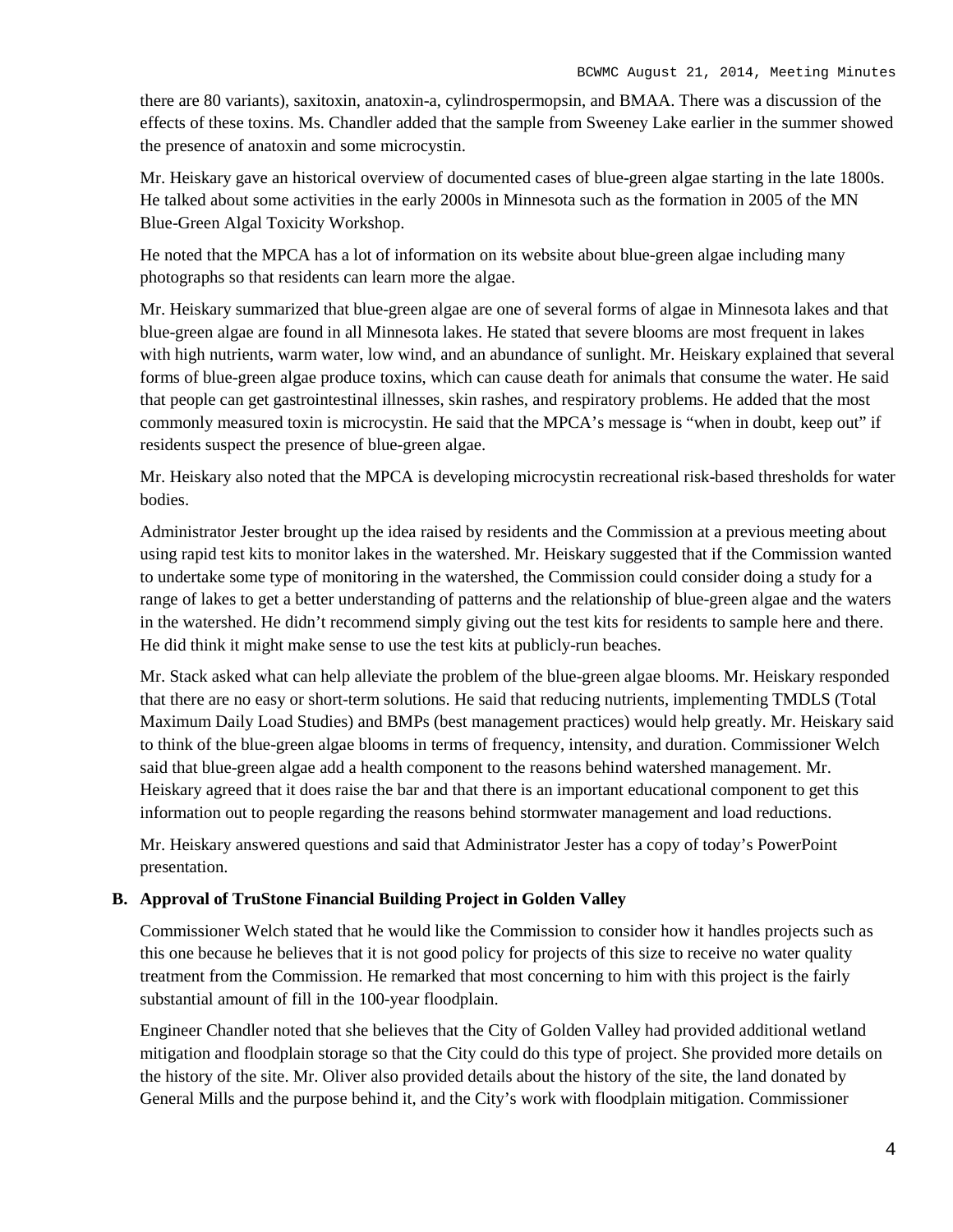Welch asked about the biofiltration system planned for the site and added that it would be a bad idea to infiltrate through a contaminated site. Mr. Oliver said he believes it is a filtration system, not an infiltration system. He said that his recollection is that the previous owner did mitigation prior to selling the property and that there were minor leaks that were cleaned up. He said that documentation on this will be provided.

Commissioner Welch requested that the Commission Engineer's recommendation number 5 in the August 12, 2014, memo on the project be revised to include that approval of the project is contingent on not infiltrating through contaminated soils. There were more questions about flood levels. Mr. Oliver clarified that there will be no increase in flood levels in this portion of the creek due to General Mills or any work here. Engineer Chandler wanted to clarify that the flood level in the area of the project is no longer 888 but is now quite a bit lower but the City hasn't yet gone through the formal process to have it changed. Mr. Oliver confirmed. He added that flood levels and flood mitigation is his top priority and this project does not pose greater flood risks.

Commissioner Black moved to incorporate Commissioner Welch's requested language into the Commission Engineer's recommendation number 5 and approve the project with the Engineer's recommendations. Commissioner Hoschka seconded the motion. Chair de Lambert asked Commissioner Welch to restate his recommendation. Commissioner Welch said that his recommendation was that the Commission's approval is contingent on there being no infiltration through contaminated soils. Upon a vote, the motion carried 6-0 [City of Minneapolis abstained from the vote, and the cities of Crystal and Robbinsdale were absent from vote].

#### **C. Review Mid-Year 2014 Budget Status**

Administrator Jester reported that she and the Commission Engineer reviewed the status of the annual budget. She said that overall the budget is anticipated to be exceeded for technical services by approximately \$9,500. She provided a correction to a line item in the Commission Engineer's memo on this agenda item. Administrator Jester described the reasons for the anticipated overages. She described the anticipated savings of up to \$10,000 to \$13,000 in other line (non-engineering) budget items. Administrator Jester recommended that the Commission not change or discontinue any services, and she said that she believes that the Commission will finish out its fiscal year in the black.

Administrator Jester said that for the watershed plan the Commission Engineer anticipates being over-budget by \$5,000 by the end of 2014. Administrator Jester reminded the Commission that it budgeted \$30,000 for the watershed plan in 2015. She said that the Commission may go over budget this year with the plan but will try to be back in line with the plan budget in 2015. Administrator Jester added a few caveats, noting that the Commission has had and may continue to have intense discussions on policies in the plan, there are questions about the Commission's role in recreation to discuss, and there is the implementation plan to put together. She said that she is not promising that the plan budget at the end of the process will come in exactly on budget but that is her hope.

Commissioner Black supported the Administrator's recommendation and recommended keeping a close eye the budget. She asked that another budget review come to the Commission at its October meeting.

# **D. Consider Agreement with Golden Valley for Design and Construction of Schaper Pond Diversion Project**

Administrator Jester reminded the Commission that last September it adopted a resolution ordering the project but did not enter into an agreement with Golden Valley because there were questions about whether the State would permit the project. She reported that the Commission has worked through the permitting issues and that discussions about whether or not Golden Valley will ultimately be able to take credit for this project in their MS4 permit are ongoing. Mr. Oliver noted the City would like to move forward. Administrator Jester said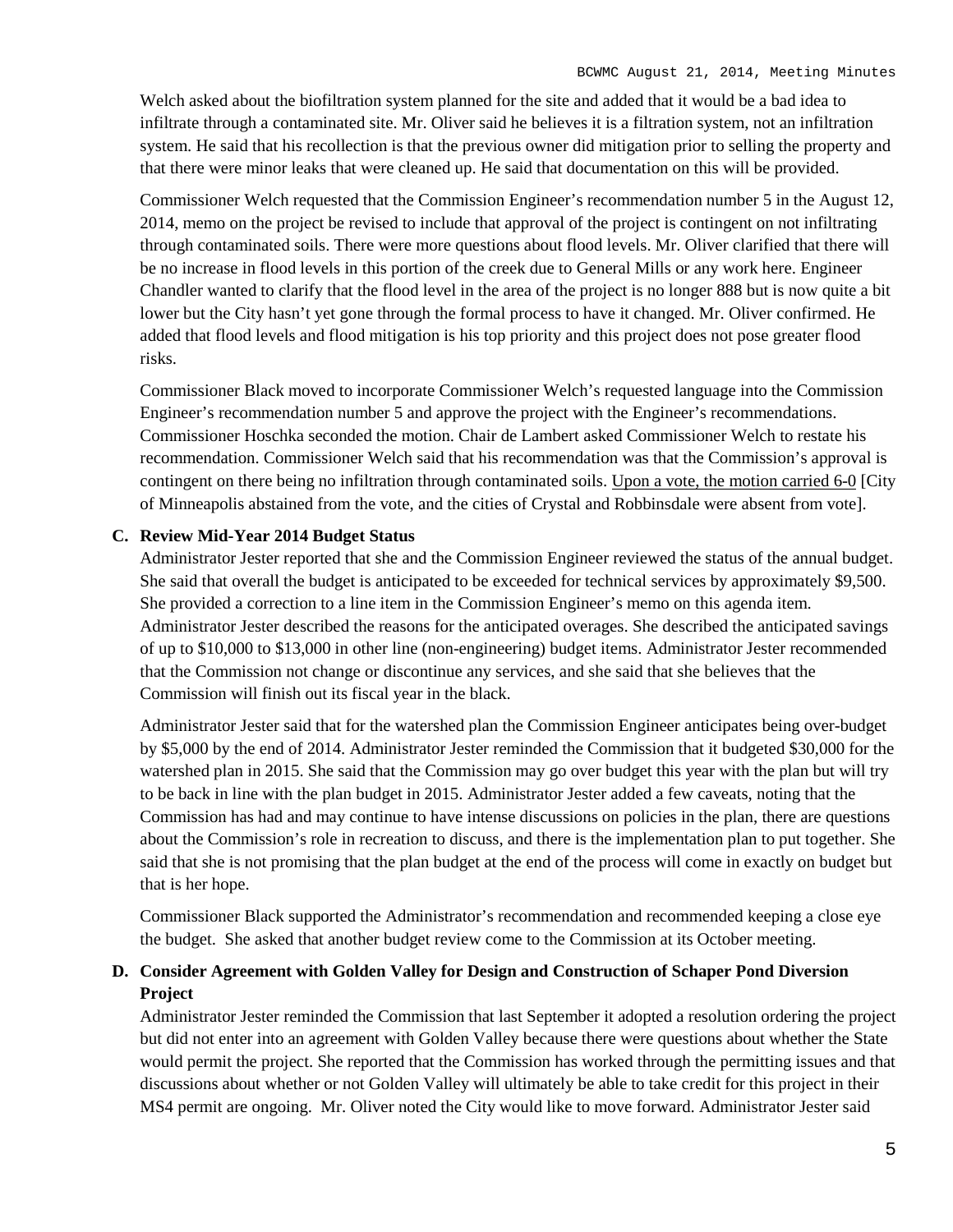that Barr Engineering has provided to the City of Golden Valley a proposal to design and construct the Schaper Pond Diversion Project. She noted that in front of the Commission today is an agreement between the City of Golden Valley and the Commission for the City to move ahead with the project with a total reimbursable project cost not to exceed \$612,000.

Commissioner Welch asked and Engineer Chandler confirmed that the Commission did not receive Clean Water funds for this project. There were some questions about who would construct the project. Commissioner Welch explained that the construction would be bid.

Commissioner Welch said that in paragraph 2 of the agreement, the language reads that plans and specifications are subject to review by the Commission. He said that the Commission refined that language to provide more specificity about checkpoints and asked why that more specific language doesn't appear in this agreement.

Engineer Chandler described the process that she envisions the project will follow, which is the Commission's CIP process. Commissioner Welch and Attorney LeFevere discussed the language in the agreement, and Commissioner Welch asked for the language to be more specific and for "subject to" to be removed. Mr. Oliver said that the City has no problem with that request.

Commissioner Black asked if the Commission Engineer would be reviewing its own work since Barr Engineering would be designing the project. There was a discussion. Attorney LeFevere said that the Commission could hire an outside engineer to do a peer review of the Commission Engineer's work, but it would be an unusual and costly step. Commissioner Black said that another option is to not have the Commission Engineer do the design. Mr. Oliver said that Barr Engineering is in the Commission's engineering pool and Barr Engineering has a 20-year history with the project site. Commissioner Black said that she has worked in many jobs in which she had her work reviewed and that now and again someone would find an error. She said that when the feasibility study and the design are both done by the Commission Engineer, it opens the project up to problems that may cause cost increases in the future. She said that she thinks it is not a good way to conduct business to have everything done internally with no one from the outside reviewing the project.

There was discussion about different member cities' processes with regard to contracting for feasibility studies and project design. Mr. Asche said that for him the perfect process would be for the Commission Engineer to do the feasibility studies but not the design. He said that instead he would look to an outside firm in the pool to do the design because he feels there is an advantage to having an outside consultant do the design and the Commission Engineer review it because he likes an extra set of eyes on it. Mr. Asche said that it is each city's choice since the City has to manage the projects.

There was discussion about the revision to the language in the agreement. Mr. Oliver said that the City is fine with a revision as long as it doesn't mean that minor change orders need Commission approval because the delays that could occur in construction would be costly.

Commissioner Welch moved that the Commission approve the agreement subject to Commission review of the 90% plans / bid documents and that the Commission authorize Counsel to work out change order language in the agreement with the Chair's review and approval. Commissioner Hoschka seconded the motion. Upon a vote, the motion carried 7-0 [Cities of Crystal and Robbinsdale absent from vote].

#### **E. Receive Update on Next Generation Watershed Management Plan Development**

Administrator Jester provided an update and reported that the Commission needs to hold a workshop in late September or early October to discuss remaining policies and the draft implementation plan. The Commission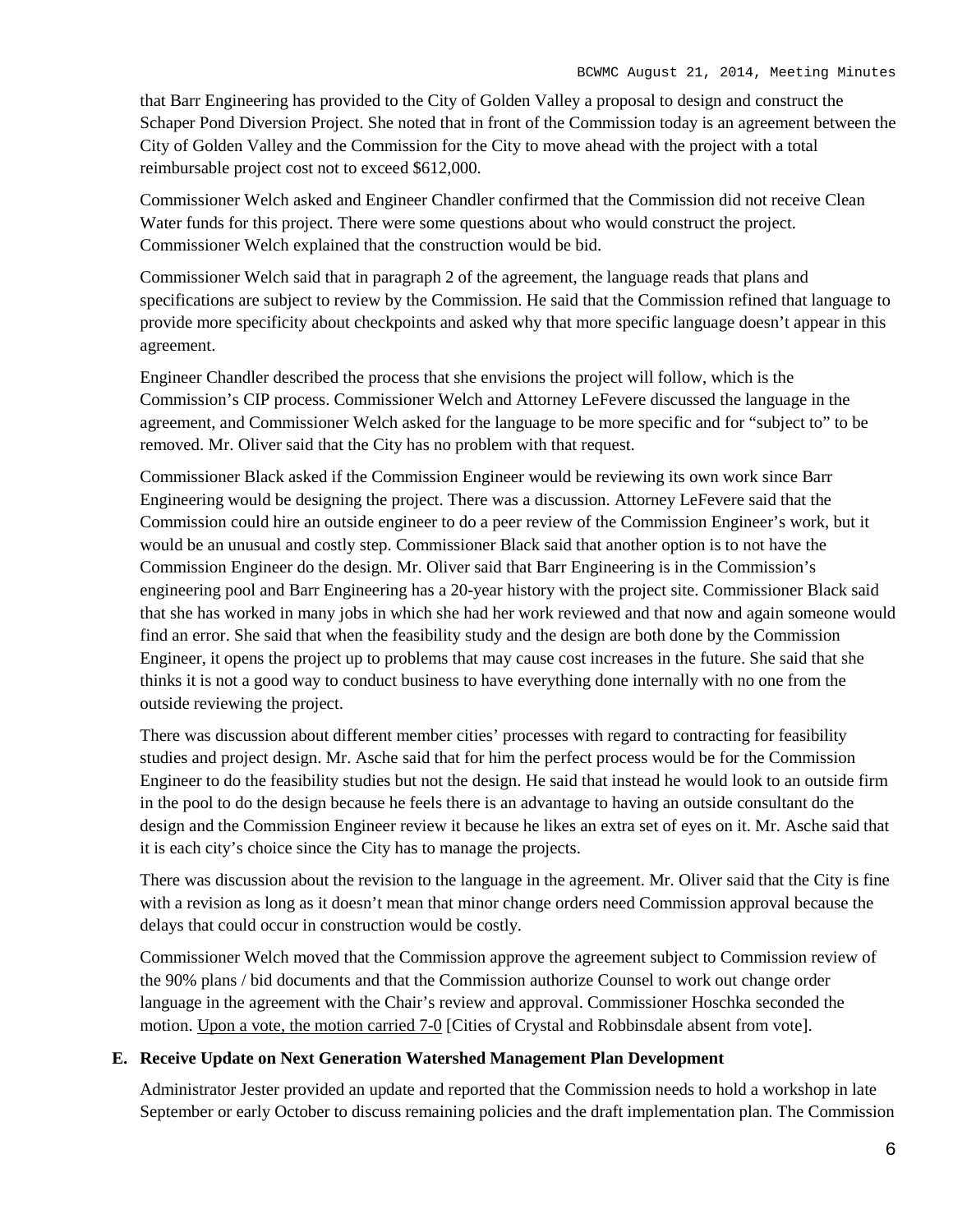agreed that Administrator Jester would send out a Doodle poll to coordinate the workshop.

### **F. Receive Update on Materials for New Commissioners**

Commissioner Black recommended that the Joint Powers Agreement and a list of acronyms be included in the materials and suggested that the Commission have a presentation annually to review the Open Meeting Law. There was a brief discussion and the Commission agreed that these materials should go on the Commission's website and can be provided to new members in other formats if necessary.

*[Commissioner Hoschka of Golden Valley and Commissioner Millner of Minnetonka depart the meeting]*

Administrator Jester said that she will work on gathering those pieces and will work with the recorder to get the materials posted.

#### **G. Consider Approval of Plans for Volunteer Recognition**

Administrator Jester summarized the proposed process for recognizing volunteers. Commissioner Welch suggested that in this inaugural year the Commission recognize volunteers going back at least one year. Commissioner Black moved to approve the process with the addition of continuing to recognize outgoing Commission members with a certificate at the member's final meeting. Alternate Commissioner Crough seconded the motion. Upon a vote, the motion carried 5-0 [Cities of Crystal, Golden Valley, Minnetonka, and Robbinsdale absent from vote].

*[Commissioner Carlson of Medicine Lake departs the meeting. Alternate Commissioner John O'Toole assumes voting role.]*

# **H. Consider Commission Involvement on Project Advisory Team for MPRB Ecological System Plan**

Administrator Jester gave a summary of the project and reported that Engineer Chandler attended the first meeting. She noted that approximately three more meetings are planned. Commissioner Welch moved that he attend the meetings and that if he can't attend, Administrator Jester will attend in his place. Commissioner Black seconded the motion. Upon a vote, the motion carried 5-0 [Cities of Crystal, Golden Valley, Minnetonka, and Robbinsdale absent from vote].

### **I. Receive Update on Watershed Map**

Administrator Jester said that she has a meeting tomorrow about the map, plans to order the printing of 2,500 copies, and has requested that the map be done and ready for Golden Valley Days.

### **J. Receive Update on NEMO Workshops**

Administrator Jester noted that 14 local officials and BCWMC members attended the July workshop on Lake Minnetonka. She announced that there is one more workshop, which will be a bus tour of storm water improvement projects. She added that staff is still investigating sites to add to the tour.

### **K. Discuss Plans for Commission Involvement in Golden Valley Days**

Administrator Jester said that Golden Valley Days is on September 13<sup>th</sup> and the BCWMC will have a vehicle in the parade. She said that if anyone is interested in being in the parade to contact her. She announced that she will send out an email with updates on the event.

# **6. COMMUNICATIONS**

#### **A. Administrator:**

**i.** Administrator Jester announced that she and the City of Golden Valley are helping with a tour for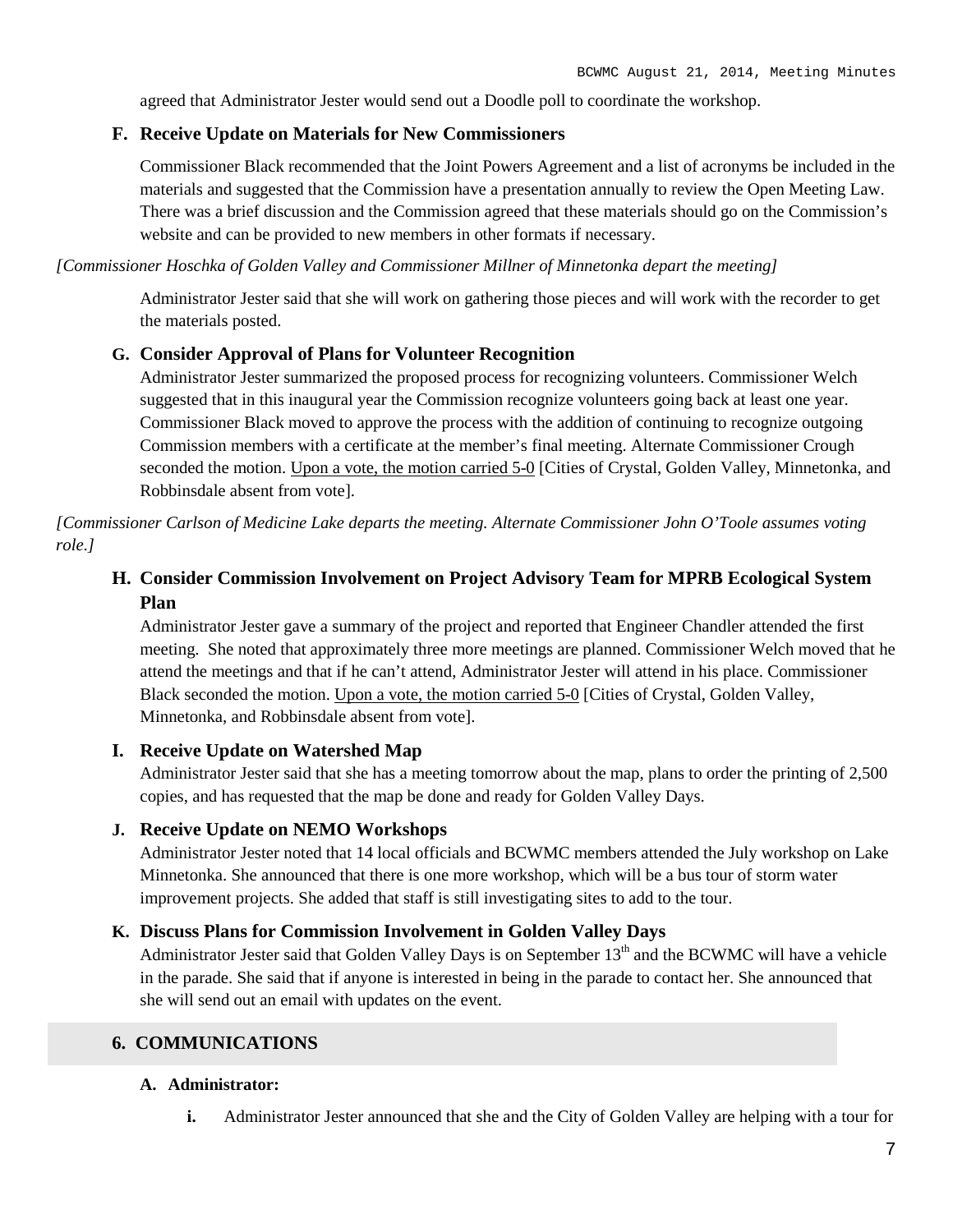MPCA staff next Tuesday morning. She said the tour is of BMPs and will stop at the Wirth Lake Outlet Structure and the Main Stem restoration project in Golden Valley.

**B. Chair:** No Chair Communications

#### **C. Commissioners:**

- **i.** Commissioner Black announced that she has requested that the Plymouth City Council appoint David Tobelmann as the Commissioner and her as the Alternate Commissioner for the BCWMC.
- **ii.** Commissioner Welch, Administrator Jester, and Engineer Chandler provided an update on the permit status at the U.S. Army Corps of Engineers for the Main Stem restoration project in Minneapolis. Engineer Chandler reported that the grant for the project has been extended.
- **iii.** Commissioner Welch announced that the Minneapolis Transportation Public Works Committee passed the Joint Powers Agreement amendment, which will go to the Minneapolis City Council next week for approval. He said he anticipates that the amendment will be signed before the next Commission meeting.
- **iv.** Commissioner Welch requested that the Administrator touch base with the City of Robbinsdale regarding the city's representation on the Commission.
- **D. TAC Members:** No TAC Communications
- **E. Committees:** No Committee Communications
- **F. Legal Counsel:** No Legal Communications
- **G. Engineer:**
	- **i.** Engineer Chandler spoke about the MPCA's responses to the Commission's comments on the bacteria TMDL. She provided a summary of the responses. Engineer Chandler said that the Commission could have an informal conversation with the MPCA, could send a letter to the U.S. Environmental Protection Agency, or could just work things out during implementation and planning.
	- **ii.** Engineer Chandler reported that the Commission isn't eligible for this next round of Clean Water Fund grants because the Commission's Watershed Management Plan expires in September and for the Commission to be eligible there needs to be a plan in effect.

# **7. INFORMATION ONLY (Available at http://www.bassettcreekwmo.org/Meetings/2014/2014- August/2014AugustMeetingPacket.htm)**

- A. Grant Tracking Summary and Spreadsheet
- B. WCA Notices, Plymouth